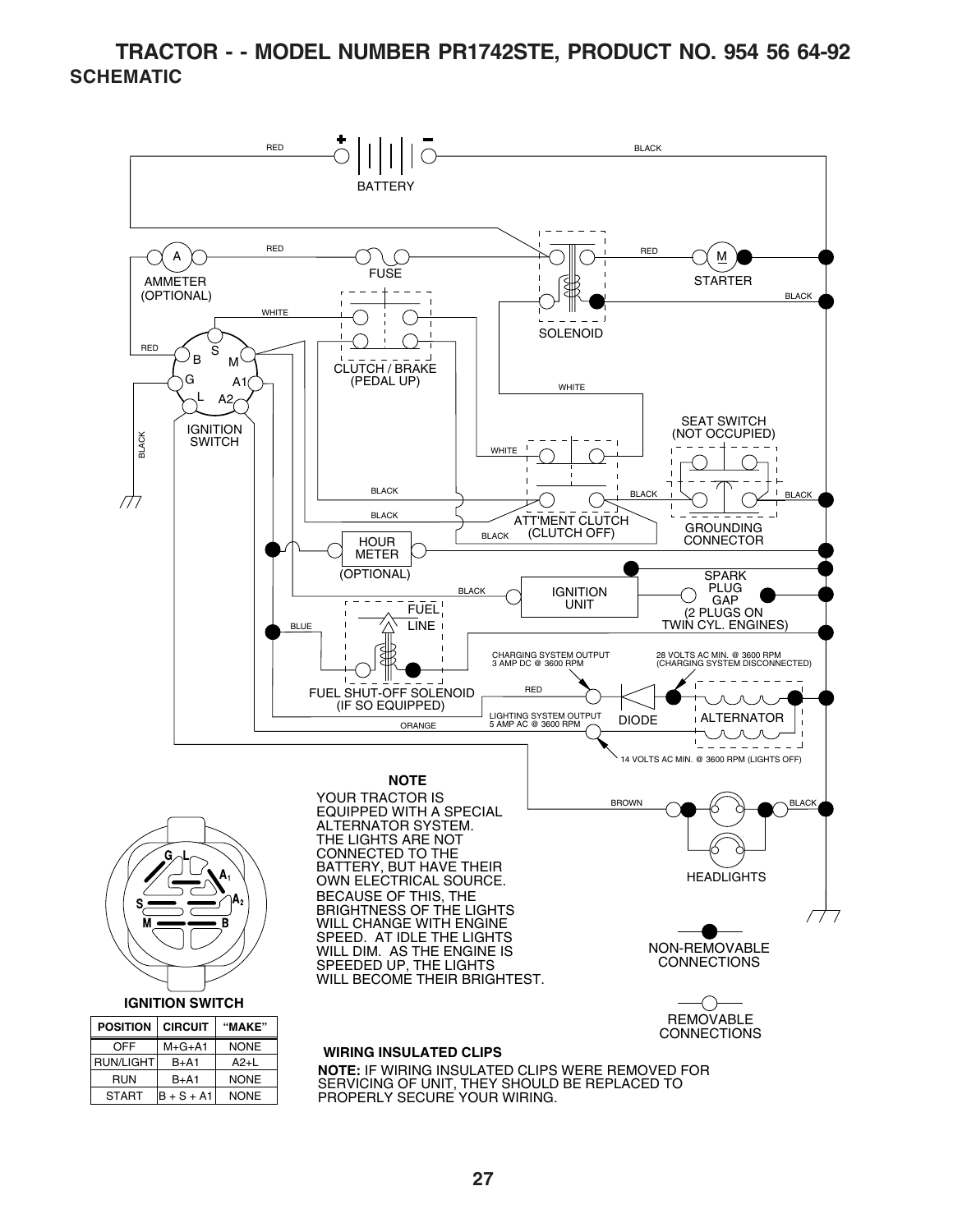**TRACTOR - - MODEL NUMBER PR1742STE, PRODUCT NO. 954 56 64-92 ELECTRICAL**

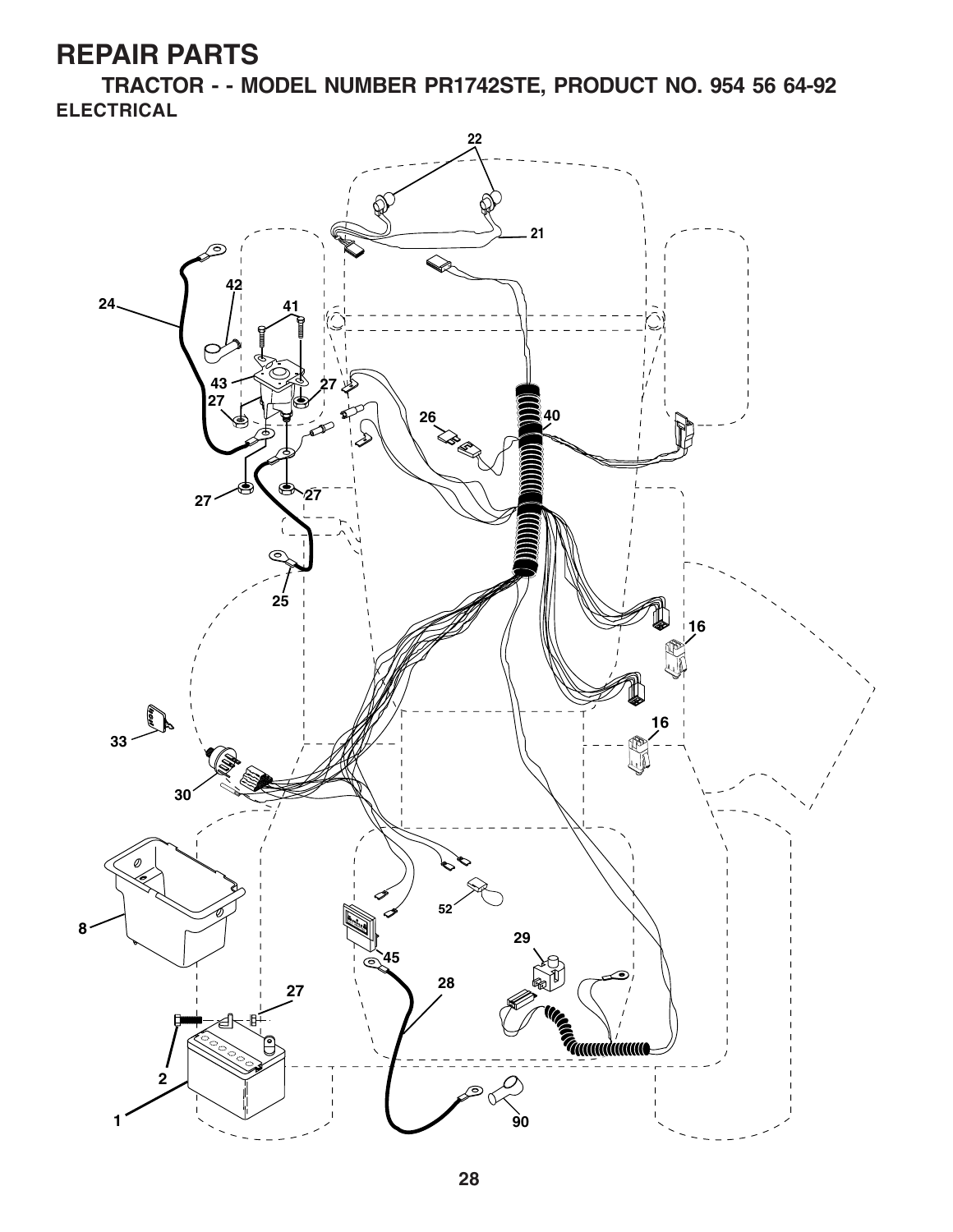**TRACTOR - - MODEL NUMBER PR1742STE, PRODUCT NO. 954 56 64-92 ELECTRICAL**

| KEY<br>NO.      | <b>PART</b><br>NO. | <b>DESCRIPTION</b>               |
|-----------------|--------------------|----------------------------------|
| 1               | 163465             | Battery 12 Volt 28 Amp           |
| $\overline{c}$  | 74760412           | Bolt Hex Hd 1/4-20unc X 3/4      |
| 8               | 176689             | Battery Box                      |
| 16              | 176138             | Switch Interlock Push-In         |
| 21              | 175685             | Harness Socket Light             |
| 22              | 4152J              | Bulb, Light # 1156               |
| 24              | 4799J              | <b>Cable Battery</b>             |
|                 | 25 146147          | Cable Battery 6 Ga Red w/16 wire |
| 26              | 175158             | Fuse                             |
| 27              | 73510400           | Nut Keps Hex 1/4-20 Unc          |
| 28              | 4207J              | Cable Ground 6ga 12 black        |
| 29              | 121305X            | Switch Plunger Nc Gray           |
| 30              | 175566             | Switch Ign                       |
| 33              | 140401             | Key Ign Molded Generic           |
| 40              | 179720             | Harness Ign                      |
| 41              | 71110408           | Bolt Fin Hex 1/4-20 uncx 1/2     |
| 42              | 131563             | Cover Terminal Red               |
| 43              | 178861             | Solenoid                         |
| 45              | 121433X            | Ammeter Rectangular              |
| 52 <sub>2</sub> | 141940             | Protection Loop                  |
| 90              | 180449             | Cover Terminal                   |

**NOTE:** All component dimensions given in U.S. inches 1 inch  $= 25.4$  mm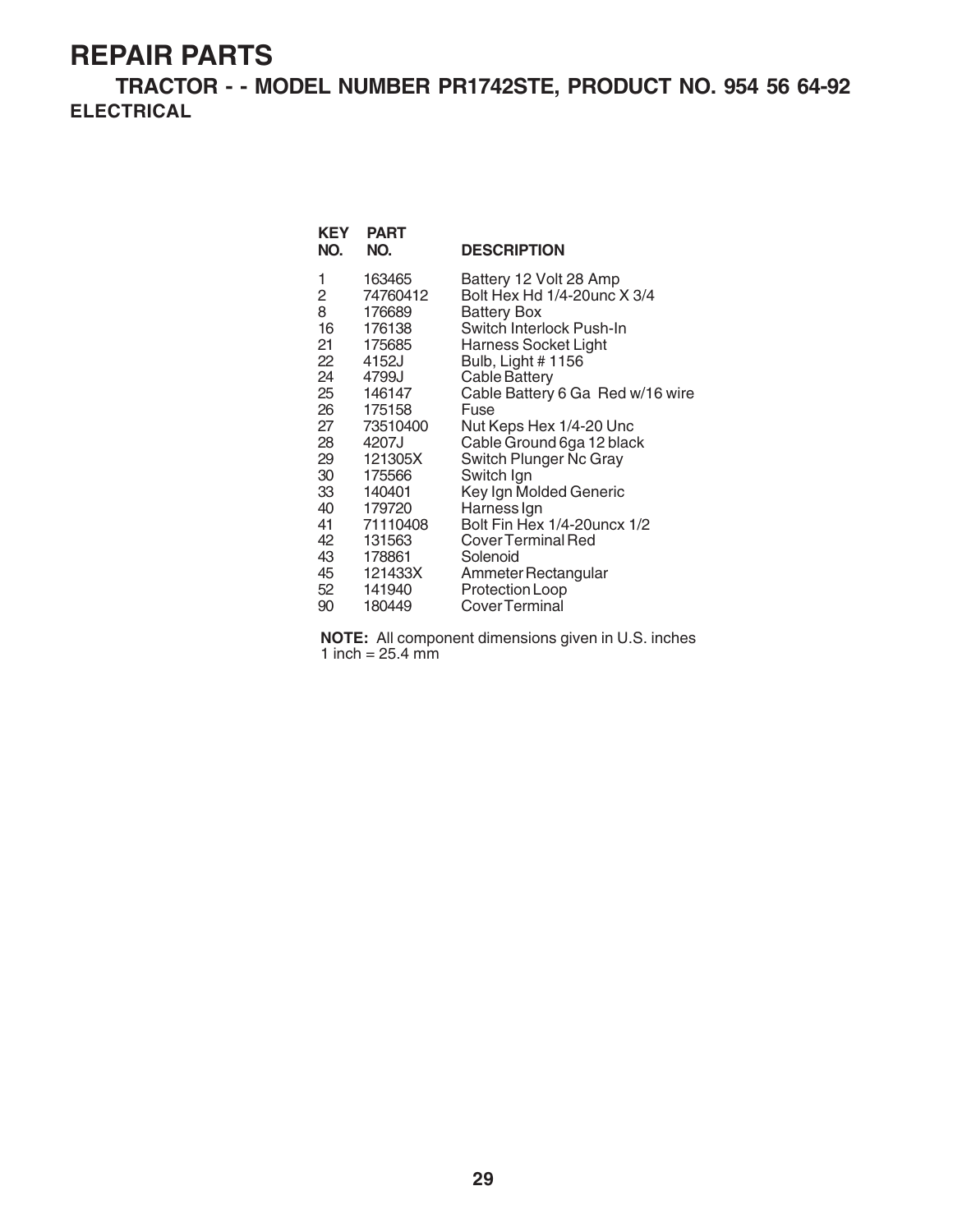**TRACTOR - - MODEL NUMBER PR1742STE, PRODUCT NO. 954 56 64-92 CHASSIS AND ENCLOSURES**

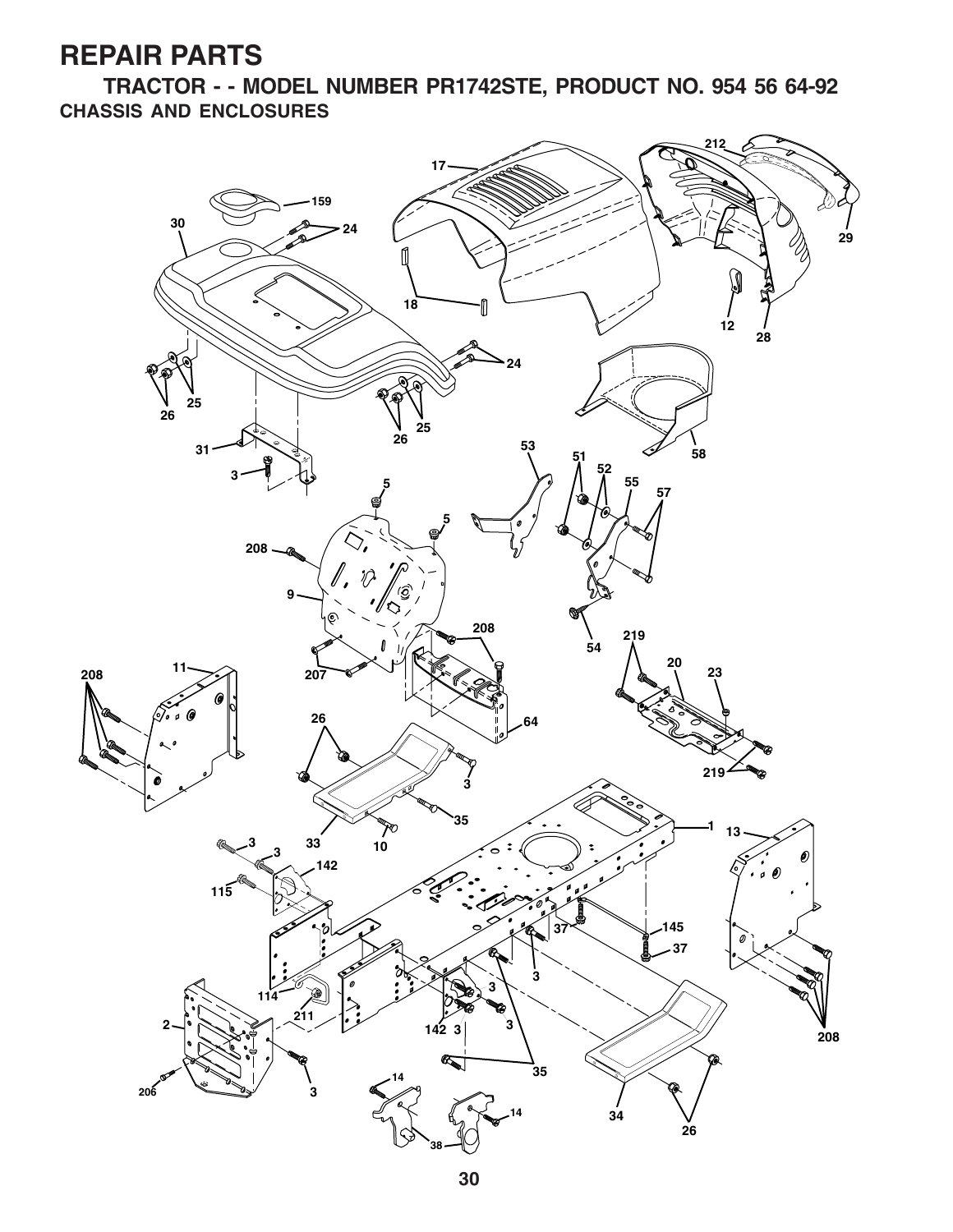#### **TRACTOR - - MODEL NUMBER PR1742STE, PRODUCT NO. 954 56 64-92 CHASSIS AND ENCLOSURES**

| <b>KEY</b><br>NO.                                                                                                                                                                                                                                                                             | <b>PART</b><br>NO.                                                                                                                                                                                                                                                                                                                                                                                                                                                                                                                  | <b>DESCRIPTION</b>                                                                                                                                                                                                                                                                                                                                                                                                                                                                                                                                                                                                                                                                                                                                                                                                                                                                                                                                                                                                                                                                                                                          |
|-----------------------------------------------------------------------------------------------------------------------------------------------------------------------------------------------------------------------------------------------------------------------------------------------|-------------------------------------------------------------------------------------------------------------------------------------------------------------------------------------------------------------------------------------------------------------------------------------------------------------------------------------------------------------------------------------------------------------------------------------------------------------------------------------------------------------------------------------|---------------------------------------------------------------------------------------------------------------------------------------------------------------------------------------------------------------------------------------------------------------------------------------------------------------------------------------------------------------------------------------------------------------------------------------------------------------------------------------------------------------------------------------------------------------------------------------------------------------------------------------------------------------------------------------------------------------------------------------------------------------------------------------------------------------------------------------------------------------------------------------------------------------------------------------------------------------------------------------------------------------------------------------------------------------------------------------------------------------------------------------------|
| 1<br>$\overline{c}$<br>3<br>5<br>9<br>10<br>11<br>12<br>13<br>14<br>17<br>18<br>20<br>23<br>24<br>25<br>26<br>28<br>29<br>30<br>31<br>33<br>34<br>35<br>37<br>38<br>51<br>52<br>53<br>54<br>55<br>57<br>58<br>64<br>114<br>115<br>142<br>145<br>159<br>206<br>207<br>208<br>211<br>212<br>219 | 174619<br>176554<br>17060612<br>155272<br>168337X012<br>72140608<br>174996<br>145660<br>172106<br>17490608<br>159639X428<br>126938X<br>180679<br>124028X<br>74780616<br>19131312<br>73800600<br>179844<br>170472X599<br>169470X428<br>136619<br>179716X428<br>179717X428<br>72110606<br>17490508<br>175710<br>73800400<br>19091416<br>144697<br>161464<br>144696<br>74780412<br>150127<br>154798<br>158112<br>17060620<br>175702<br>156524<br>169473X428<br>170165<br>17670508<br>17670608<br>145212<br>156229<br>17000512<br>5479J | Chassis<br>Drawbar<br>Screw 3/8-16x.75<br>Bumper Hood/Dash<br>Dash P/L<br>Bolt Carriage 3/8-16 x 1<br>Panel Dash Lh<br><b>Clip Tinnerman</b><br>Panel Dash Rh<br>Screw Thdrol 3/8-16 x 1-1/4<br>Hood LT/PL<br><b>Bumper Hood</b><br>Plate Mtg Battery Fuel Tank Fr<br><b>Bushing</b><br>Bolt Fin Hex 3/8-16 x 1 Gr 5<br>Washer 13/32 X 13/16 X 12 Ga<br>Nut Lock Hex W/Ins 3/8-16 Unc<br>Grille LT/PL<br>Lens LT/PL<br><b>Fender Footrest STLT Pnt</b><br><b>Bracket Support Fender</b><br>Footrest Pnt Lh<br><b>Footrest Pnt Rh</b><br>Bolt Rdhd Sht Sqnk 3/8-16 x 3/4<br>Screw Thdrol 6/16-18 x 1/2 TYT<br>Bracket Asm. Pivot Mower Rear<br>Nut Lock Hex W/Ins 1/4-20<br>Washer 9/32 x 7/8 x 16 Ga.<br><b>Bracjet Grukke Lh</b><br>Screw Hex Wshd 8-18 x 7/8<br><b>Bracket Grille Rh</b><br>Bolt Hex 1/4-20 x 3/4<br>Duct Air<br>Dash Lower STLT<br>Keeper Belt Rear Lh<br>Screw 3/8-16 x 1-1/4<br><b>Plate Reinforcement STLT</b><br>Rod Pivot Chassis/Hood<br>Cupholder<br>Bolt Shoulder 5/16-18<br>Screw Thdrol 5/16-18 x 1/2<br>Screw Thdrol 3/8-16 x 1/2<br>Nut Hex Flange Lock<br>Insert Lens Reflect P/L LT<br>Screw 5/16-18 x 3/4 |
|                                                                                                                                                                                                                                                                                               |                                                                                                                                                                                                                                                                                                                                                                                                                                                                                                                                     | Plug Btn Blk .359                                                                                                                                                                                                                                                                                                                                                                                                                                                                                                                                                                                                                                                                                                                                                                                                                                                                                                                                                                                                                                                                                                                           |

**NOTE:** All component dimensions given in U.S. inches 1 inch =  $25.4 \, \text{mm}$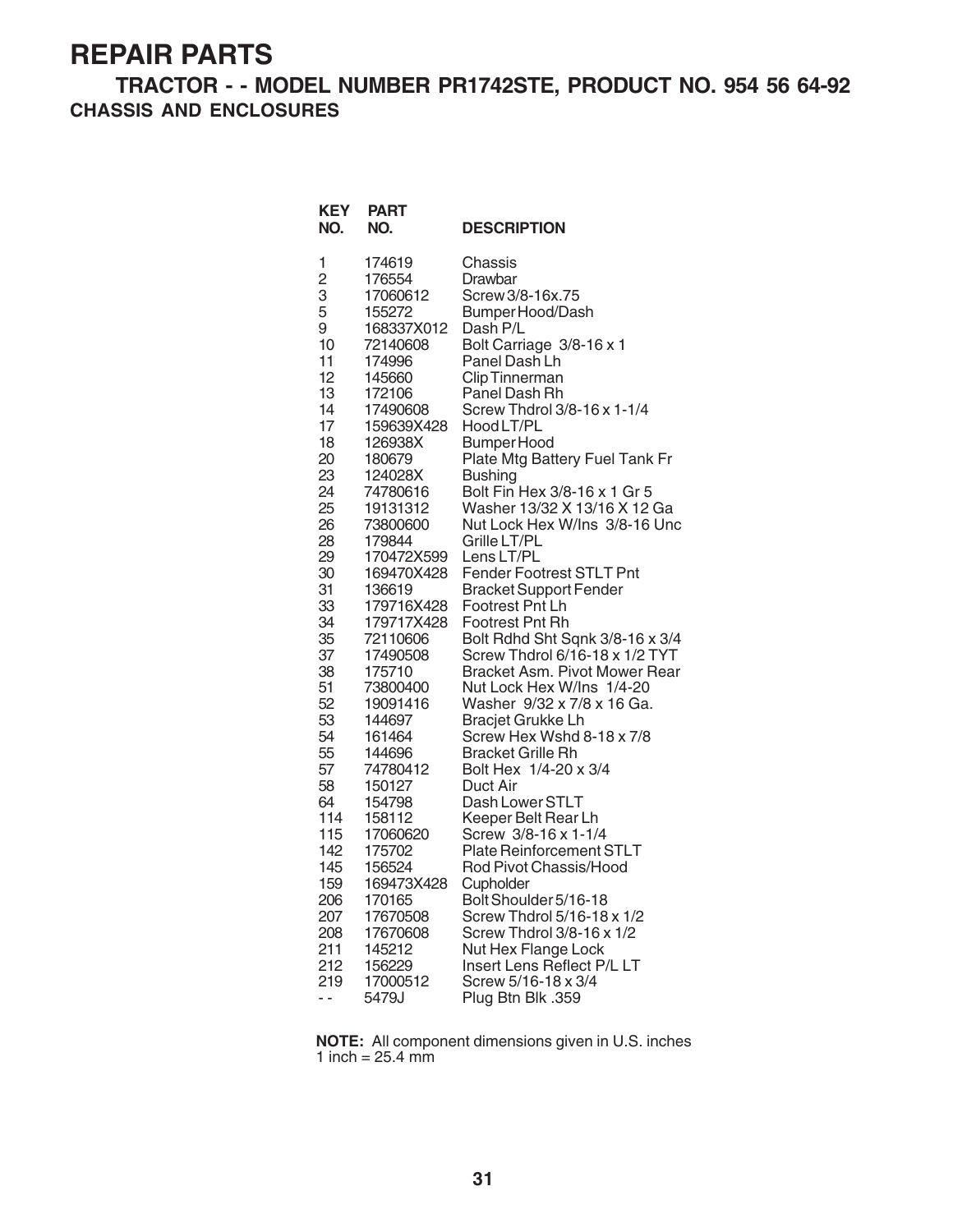**TRACTOR - - MODEL NUMBER PR1742STE, PRODUCT NO. 954 56 64-92 DRIVE**

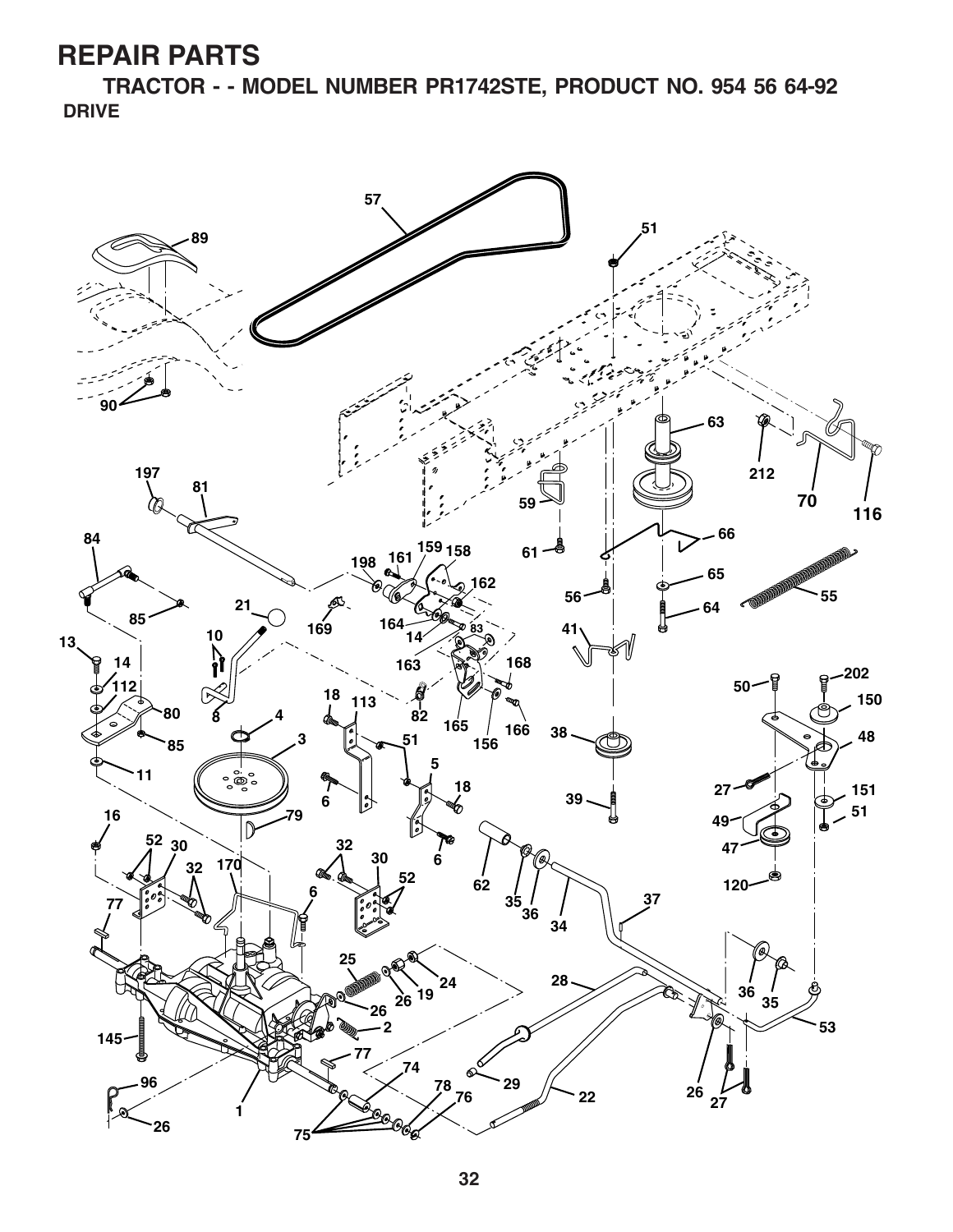#### **TRACTOR - - MODEL NUMBER PR1742STE, PRODUCT NO. 954 56 64-92 DRIVE**

| KEY<br>NO. | <b>PART</b><br>NO. | <b>DESCRIPTION</b>                 | <b>KEY</b><br>NO. | <b>PART</b><br>NO. | <b>DESCRIPTION</b>                                         |
|------------|--------------------|------------------------------------|-------------------|--------------------|------------------------------------------------------------|
| 1          | .                  | Transaxle Peerless (206-545C)      | 63                | 175410             | <b>Engine Pulley</b>                                       |
|            |                    | (Order parts from transaxle        | 64                | 71170764           | <b>Bolt Hex</b>                                            |
|            |                    | manufacturer)                      | 65                | 10040700           | Washer Lock Hvy Hlcl Spr 7/16                              |
| 2          | 146682             | Spring Return Brake T/a Zinc       | 66                | 154778             | Keeper Belt Engine Foolproof                               |
| 3          | 123666X            | Pulley Transaxle 18" tires         | 69                | 142432             | Screw Hex wsh HiLo 1/4 x 1/2 unc                           |
| 4          | 12000028           | Ring Retainer #5100-62             | 70                | 134683             | Guide Belt Mower Drive RH                                  |
| 5          | 121520X            | Strap Torque 30 Degrees            | 74                | 137057             | Spacer Axle                                                |
| 6          | 17060512           | Screw 5/16-18 X 3/4                | 75                | 121749X            | Washer 25/32 X 1 1/4 X 16 Ga                               |
| 8          | 165619             | Rod Shift Fender Adjust Lt         | 76                | 12000001           | E-ring #5133-75                                            |
| 10         | 76020416           | Pin Cotter 1/8 X 1 Cad             | 77                | 123583X            | Key Square 20 X 1845/1865                                  |
| 11         | 105701X            | Washer Plate Shf 388 Sq Hole       | 78                | 121748X            | Washer 25/32 X 1-5/8 X 16 Ga                               |
| 13         | 74550412           | Bolt 1/4-28 Unf Gr 8 W/Patch       | 79                | 2228M              | Key Woodruff #9 3/16 x 3/4                                 |
| 14         | 10040400           | Washer Lock Hvy Helical            | 80                | 145090             | Arm Shift                                                  |
| 16         | 73800500           | Nut Lock Hex w/ins 5/16-18         | 81                | 165592             | Shaft Asm Cross Tapered PMST/20                            |
| 18         | 74780616           | Bolt, Fin Hex 3/8-16 UNC x 1 Gr. 5 | 82                | 123782X            | Spring Torsion T/a                                         |
| 19         | 73800600           | Nut Lock 3/8-16 Unc                | 83                | 19171216           | Washer 17/32 X 3/4 X 16 Ga                                 |
| 21         | 140845             | Knob                               | 84                | 166231             | Link Transaxle PMST/20" Zinc                               |
| 22         | 130804             | Rod Brake Blk Zinc 26 840          | 85                | 150360             | Nut Lock Center 1/4 - 28 FNTHD                             |
| 24         | 73350600           | Nut Hex Jam 3/8-16 Unc             | 89                | 169372X428         | <b>Console Shift STLT</b>                                  |
| 25         | 106888X            | Spring Rod Brake 200 Zinc          | 96                | 4497H              | Retainer Spring 1"                                         |
| 26         | 19131316           | Washer 13/32 X 13/16 X 16 Ga       | 112               | 19091210           | Washer 9/32 x 3/4 x 10 Ga.                                 |
| 27         | 76020412           | Pin Cotter 1/8 X 3/4 Cad           | 113               | 127285X            | Strap Torque LT                                            |
| 28         | 175765             | Rod Brake Parking LT/YT            | 116               | 72140608           | Bolt Rdhd Sq Neck 3/8-16 x 1                               |
| 29         | 71673              | Cap Brake Parking                  | 120               | 73900600           | Nut Lock Flg. 3/8-16 Unc                                   |
| 30         | 169592             | <b>Bracket Mtg Transaxle</b>       | 145               | 74490540           | Bolt Hex FLGHD 5/16-18 Gr. 5                               |
| 32         | 74760512           | Bolt Hex Hd 5/16-18 unc X 3/4      | 150               | 175456             | Spacer Retainer                                            |
| 34         | 175578             | <b>Shaft Asm Pedal Foot</b>        | 151               | 19133210           | Washer 13/32 x 2 x 10                                      |
| 35         | 120183X            | Bearing Nylon Blk 629 Id           | 156               | 166002             | Washer Srrted 5/16ID x 1.125                               |
| 36         | 19211616           | Washer 21/32 X 1 X 16 Ga           | 158               | 165589             | <b>Bracket Shift Mount</b>                                 |
| 37         | 1572H              | Pin Roll 3/16 X 1"                 | 159               | 165494             | Hub Tapered Flange Shift Lt                                |
| 38         | 179114             | <b>Pulley Composite Flat</b>       | 161               | 72140406           | Bolt Rdhd Sqnk 1/4-20 x 3/4 Gr                             |
| 39         | 74760648           | Bolt Fin Hex 3/8-16 unc X 3        | 162               | 73680400           | Nut Crownlock 1/4-20 Unc                                   |
| 41         | 175556             | Keeper Belt Flat Idler             | 163               | 74780416           | Bolt Hex Fin 1/4-20 Unc x 1 Gr 5                           |
| 47         | 127783             | Pulley Idler V Groove Plastic      | 164               | 19091010           | Washer 5/8 x .281 x 10 Ga                                  |
| 48         | 154407             | <b>Bellcrank Asm</b>               | 165               | 165623             | <b>Bracket Pivot Lever</b>                                 |
| 49         | 123205X            | <b>Retainer Belt Style Spring</b>  | 166               | 166880             | Screw 5/16-18 x 5/8                                        |
| 50         | 74760624           | Bolt Hex Hd 3/8-16unc X 1-1/2      | 168               | 165492             | Bolt Shoulder 5/16-18 x .561                               |
| 51         | 73680600           | Nut Crownlock 3/8-16 Unc           | 169               | 165580             | <b>Plate Fastening</b>                                     |
| 52         | 73680500           | Nut Crownlock 5/16-18 Unc          | 170               | 178394             | Keeper Belt Transaxle Gear                                 |
| 53         | 105710X            | <b>Link Clutch</b>                 | 197               | 169613             | Nyliner Snap-In                                            |
| 55         | 105709X            | Spring Return Clutch 675           | 198               | 169593             | <b>Washer Nyliner</b>                                      |
| 56         | 17060620           | Screw 3/8-16 x 1-1/4               | 202               | 72110612           | Bolt Carr Sh 3/8-16 x 1-1/2 Gr. 5                          |
| 57         | 130801             | V-Belt Ground Drive 95 25          | 212               | 145212             | Nut Hexflange Lock                                         |
| 59         | 169691             | Keeper Belt Span Ctr               |                   |                    |                                                            |
| 61         | 17120614           | Screw 3/8-16 x .875                |                   |                    |                                                            |
| 62         | 8883R              | <b>Cover Pedal Blk Round</b>       |                   | 1 inch = $25.4$ mm | <b>NOTE:</b> All component dimensions given in U.S. inches |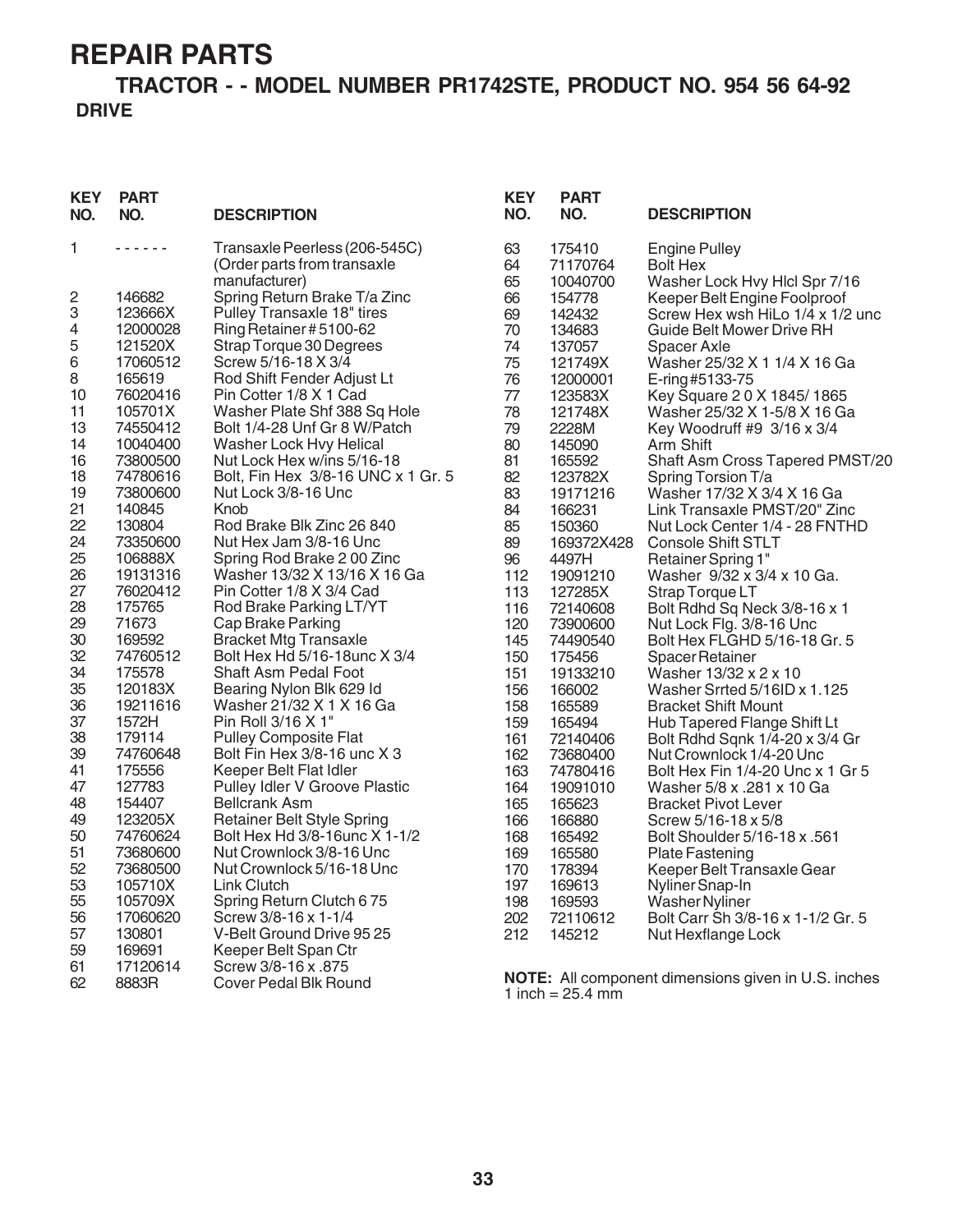**TRACTOR - - MODEL NUMBER PR1742STE, PRODUCT NO. 954 56 64-92 STEERING ASSEMBLY**

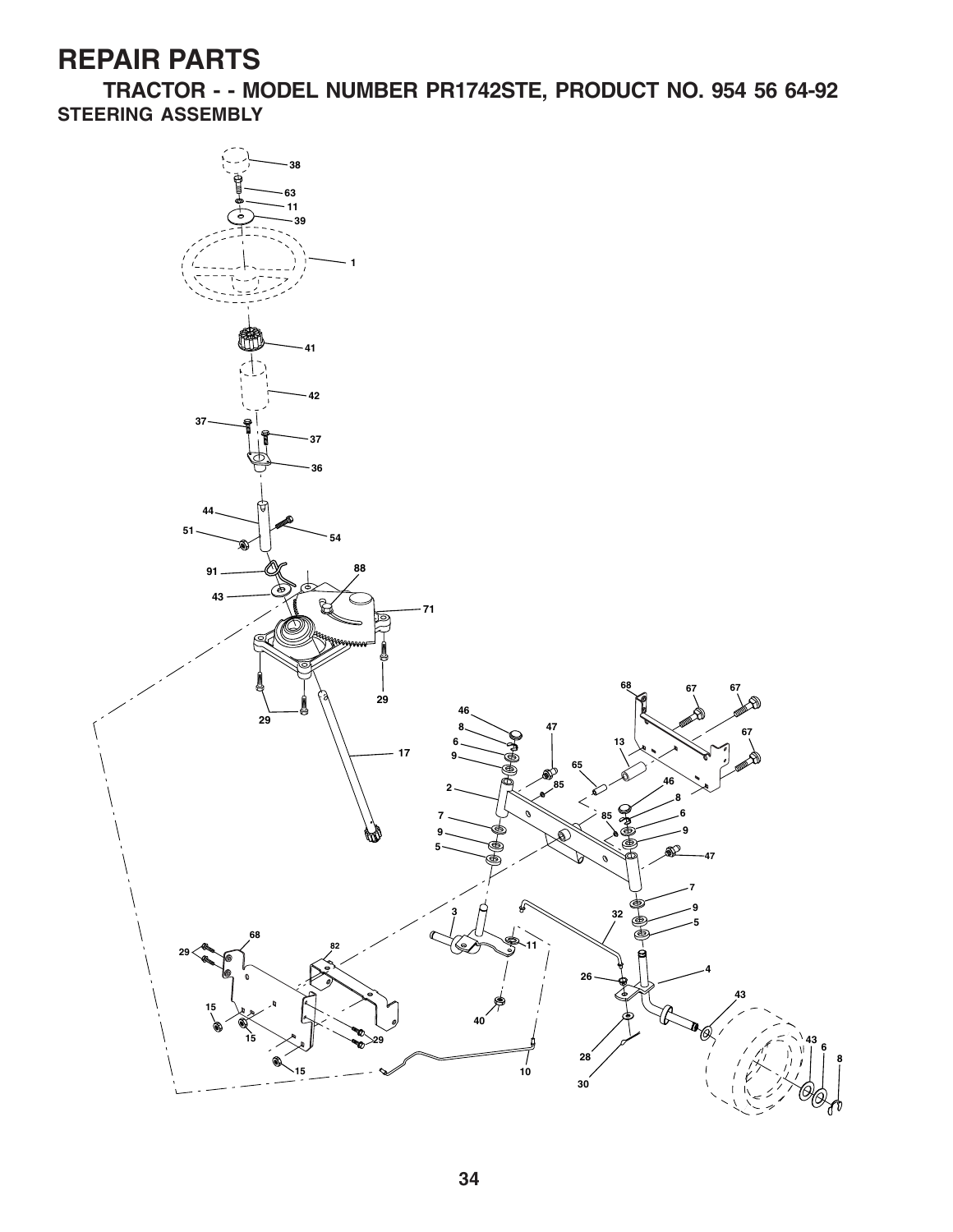**TRACTOR - - MODEL NUMBER PR1742STE, PRODUCT NO. 954 56 64-92 STEERING ASSEMBLY**

| <b>KEY</b><br>NO. | <b>PART</b><br>NO.            | <b>DESCRIPTION</b>                                                  |
|-------------------|-------------------------------|---------------------------------------------------------------------|
| 1                 | 159944X428                    | <b>Wheel Steering</b>                                               |
| $\overline{c}$    | 172393                        | Axle Asm Cast Iron LT                                               |
| 3                 | 169840                        | Spindle Asm LH                                                      |
| 4                 | 169839                        | Spindle Asm RH                                                      |
| 5                 | 6266H                         | <b>Bearing Race Thrust Harden</b>                                   |
| 6<br>8<br>10      | 121748X<br>12000029<br>175121 | Washer 25/32 X 1-5/8 X 16 Ga<br>Ring Klip #t5304-75                 |
| 11<br>13          | 10040600<br>136518            | Link Drag<br>Washer Lock Hvy Hlcl Spr 3/8<br>Spacer Brg. Axle Front |
| 15                | 145212                        | Nut Hex Flange Lock                                                 |
| 17                | 177876                        | Shaft Asm. Steering                                                 |
| 29                | 17060612                      | Screw 3/8-16x.75                                                    |
| 32                | 171888                        | <b>Rod Tie</b>                                                      |
| 33                | 19111216                      | Washer 11/32 x 3/4 x 16 Ga.                                         |
| 34                | 10040500                      | Washer Lock Hvy Hlcl Spr 5/16                                       |
| 35                | 73540500                      | Crownlock Nut 5/16-24                                               |
| 36                | 155099                        | <b>Bushing Strg</b>                                                 |
| 37                | 152927                        | Screw                                                               |
| 38                | 159946X428                    | Insert Cap Strg Wh Au                                               |
| 39                | 19132411                      | Washer                                                              |
| 40                | 7810H                         | Lock nut                                                            |
| 41                | 159945                        | <b>Adaptor Wheel Strg</b>                                           |
| 42                | 145054X428                    | Boot Steering Dash                                                  |
| 43                | 121749X                       | Washer 25/32 X 1 1/4 X 16 Ga                                        |
| 44                | 153720                        | <b>Extension Steering Shaft LR/LT</b>                               |
| 46                | 121232X                       | Cap Spindle Fr Top Blk                                              |
| 51                | 73800500                      | Nut Lock Hex w/Ins 5/16-18                                          |
| 54                | 74780520                      | Bolt Fin Hex 5/16-18 Unc x 1-1/4                                    |
| 63                | 74780616                      | Bolt Fin Hex 3/8-16 unc x 1 Gr. 5                                   |
| 65                | 160367                        | <b>Brace Axle</b>                                                   |
| 67                | 72140618                      | Bolt Rdhd Sq 3/8-16 Unc x 2-1/4                                     |
| 68                | 169827                        | Axle, Brace                                                         |
| 71                | 175146                        | Steering Asm.                                                       |
| 82                | 169835                        | Bracket Susp. Chassis Front                                         |
| 87                | 173966                        | 14. Washer Flat .781 x 1-1/2 x .14                                  |
| 88                | 175118                        | Bolt Shoulder 7/16-20 Unc                                           |
| 91                | 175553                        | <b>Clip Steering</b>                                                |

**NOTE:** All component dimensions given in U.S. inches 1 inch  $= 25.4$  mm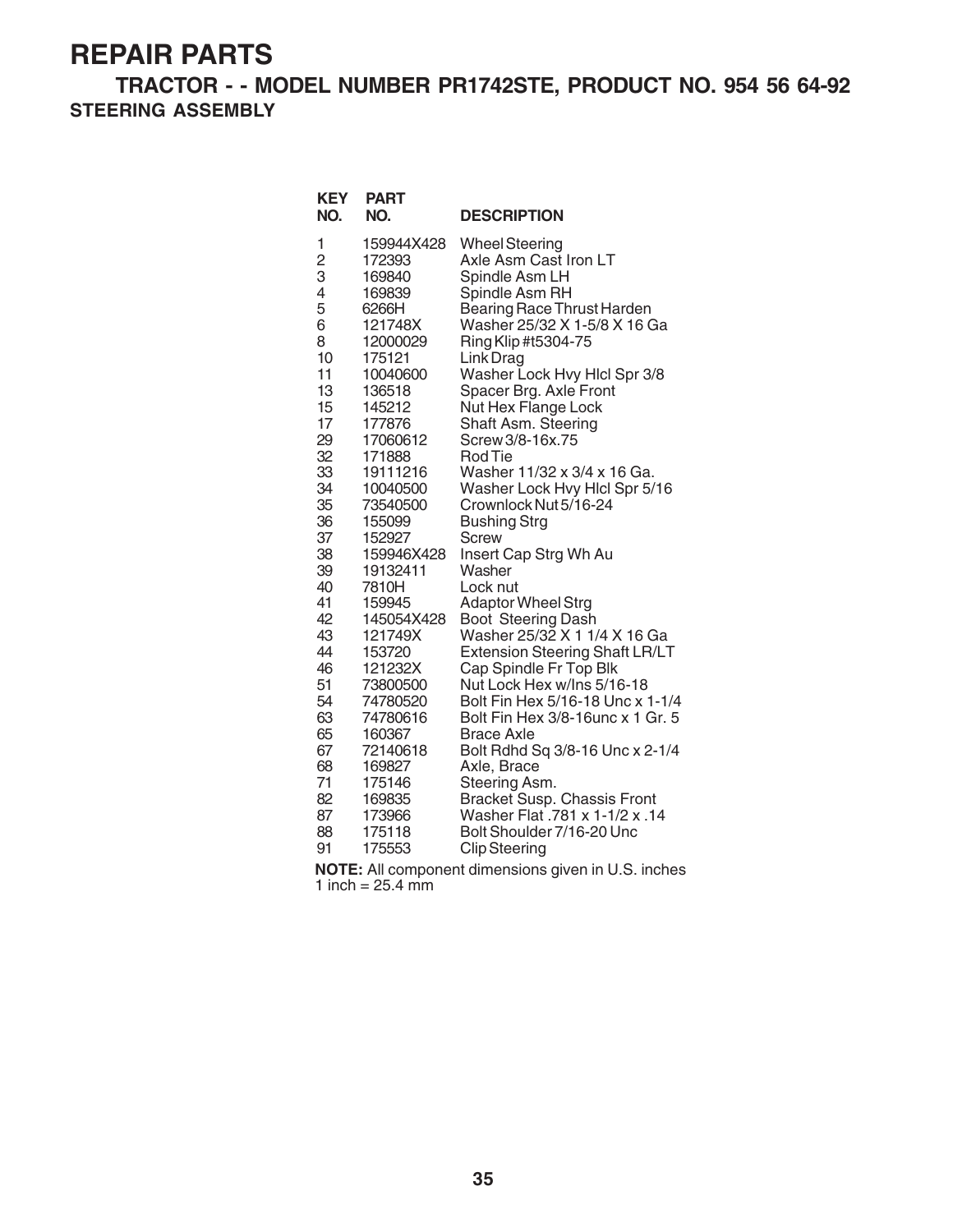**TRACTOR - - MODEL NUMBER PR1742STE, PRODUCT NO. 954 56 64-92 SEAT ASSEMBLY**



| <b>KEY</b><br>NO. | <b>PART</b><br>NO. | <b>DESCRIPTION</b>             |
|-------------------|--------------------|--------------------------------|
| 1                 | 171683             | Seat                           |
| 2                 | 140551             | Bracket Pivot Seat 8 720       |
| 3                 | 71110616           | Bolt Fin Hex 3/8-16 Unc X 1    |
| 4                 | 19131610           | Washer 13/32 X 1 X 10 Ga       |
| 5                 | 145006             | Clip Push-In                   |
| 6                 | 73800600           | Nut Hex w/Ins. 3/8-16 Unc      |
| 7                 | 124181X            | Spring Seat Cprsn 2 250 Blk Zi |
| 8                 | 17000616           | Screw 3/8-16 X 1.5             |
| 9                 | 19131614           | Washer 13/32 X 1 X 14 Ga.      |
| 10                | 174894             | Pan Seat                       |
| 11                | 166369             | Knob Seat                      |

| <b>KEY</b><br>NO.                                                     | <b>PART</b><br>NO.                                                                                          | <b>DESCRIPTION</b>                                                                                                                                                                                                                                                                              |
|-----------------------------------------------------------------------|-------------------------------------------------------------------------------------------------------------|-------------------------------------------------------------------------------------------------------------------------------------------------------------------------------------------------------------------------------------------------------------------------------------------------|
| 12 <sup>2</sup><br>13<br>14<br>15<br>16<br>17<br>21<br>22<br>24<br>25 | 121246X<br>121248X<br>72050412<br>134300<br>121250X<br>123976X<br>171852<br>73800500<br>19171912<br>127018X | <b>Bracket Mounting Switch</b><br>Bushing Snap Blk Nyl 50 ld<br>Bolt Rdhd Sqnk 1/4-20x1-1/2<br>Spacer Split 28x 88<br>Spring Cprsn<br>Nut Lock 1/4 Lge Flg Gr 5 Zinc<br>Bolt Shoulder 5/16-18 Unc<br>Nut Hex Lock W/Ins 5/16-18<br>Washer 17/32 X 1-3/16 X 12 Ga.<br>Bolt Shoulder 5/16-18 X 62 |
|                                                                       |                                                                                                             | $M$ $\Omega$ $\Gamma$ . All companent dimensions given in LLS inches                                                                                                                                                                                                                            |

**NOTE:** All component dimensions given in U.S. inches 1 inch  $= 25.4$  mm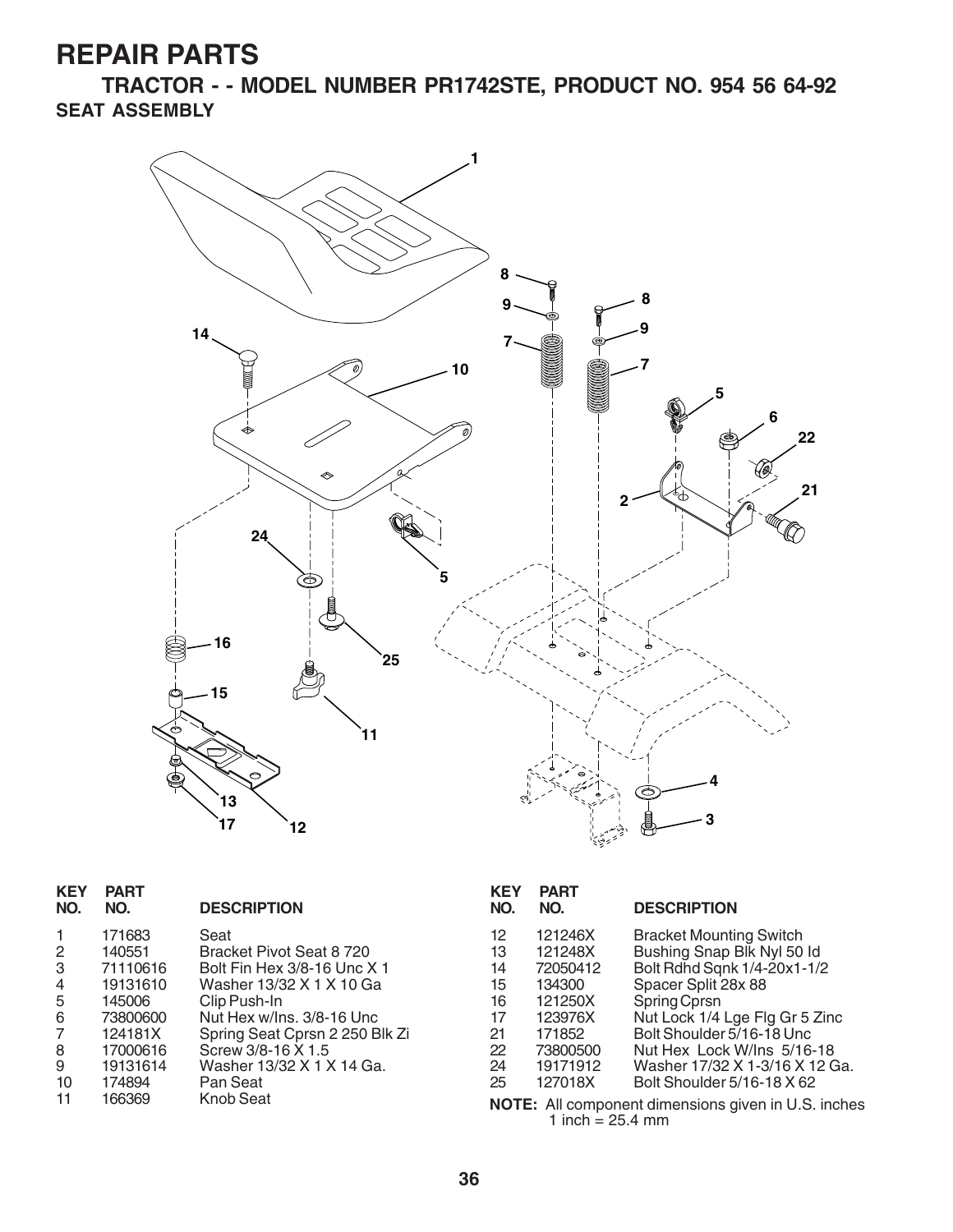**TRACTOR - - MODEL NUMBER PR1742STE, PRODUCT NO. 954 56 64-92 ENGINE**

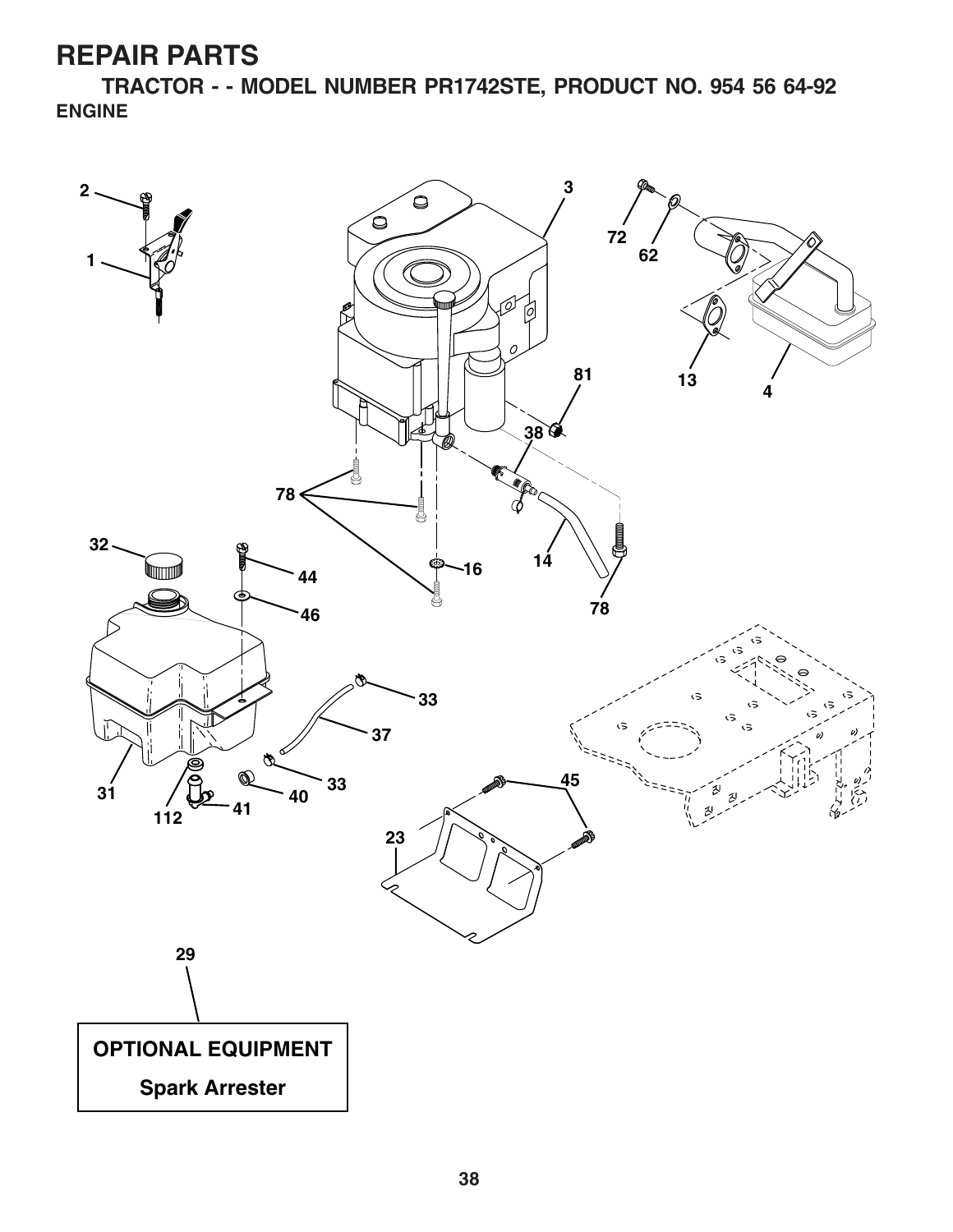**TRACTOR - - MODEL NUMBER PR1742STE, PRODUCT NO. 954 56 64-92 ENGINE**

| <b>KEY</b><br>NO. | <b>PART</b><br>NO. | <b>DESCRIPTION</b>                                                    |
|-------------------|--------------------|-----------------------------------------------------------------------|
| 1<br>2            | 170551<br>17720408 | Control Th/ch Flag<br>Screw Hex Thd Cut 1/4-20 1/2                    |
| 3                 |                    | Engine, Briggs Model 31G777<br>(Order Parts From Engine Manufacturer) |
| 4                 | 137352             | <b>Muffler Exhaust</b>                                                |
| 11                | 10040500           | Washer Lock 5/16                                                      |
| 13                | 165291             | Gasket Muffler                                                        |
| 14                | 148456             | <b>Tube Drain Oil Easy</b>                                            |
| 23                | 169837             | Shield Brn/Dbr Guard                                                  |
| 29                | 137180             | <b>Arrestor Spark</b>                                                 |
| 31                | 180645             | Tank Fuel Front 200                                                   |
| 32                | 140527             | Cap Fuel                                                              |
| 33                | 123487X            | Clamp Hose Black                                                      |
| 37                | 137040             | Line Fuel 20"                                                         |
| 38                | 148315             | Plug Drain Oil Easy                                                   |
| 40<br>41          | 124028X<br>139277  | <b>Bushing Snap Nyl Blk Fuel Line</b><br><b>Stem Tank Fuel</b>        |
| 44                | 17670412           | Screw Hex wsh Thdrol 1/4-20x3/4                                       |
| 45                | 17000612           | Screw Hex Wsh Thdrol 3/8-16 x 3/4                                     |
| 46                | 19091416           | Washer 9/32 X 7/8 X 16 Ga                                             |
| 62                | 11050600           | Washer Lock Ext Tooth 3/8                                             |
| 72                | 71070512           | Screw Hex 5/16-18 x 3/4                                               |
| 78 —              | 17060620           | Screw 3/8-16 x 1-1/4                                                  |
| 81                | 73510400           | Nut Keps Hex 1/4-20 Unc                                               |
| 112               | 3645J              | <b>Bushing</b>                                                        |
|                   |                    |                                                                       |

**NOTE:** All component dimensions given in U. S. inches 1 inch = 25.4 mm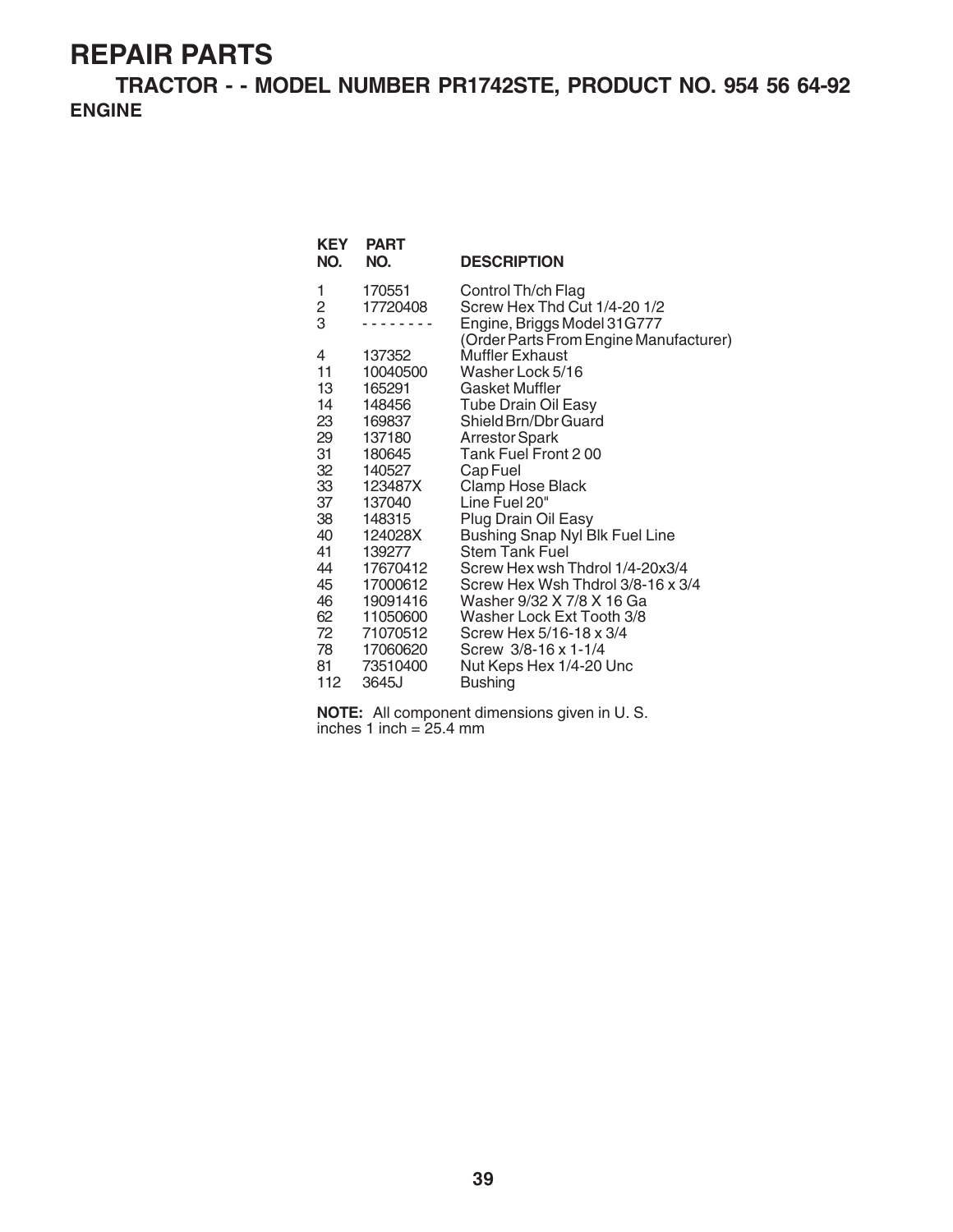**TRACTOR - - MODEL NUMBER PR1742STE, PRODUCT NO. 954 56 64-92 MOWER LIFT**

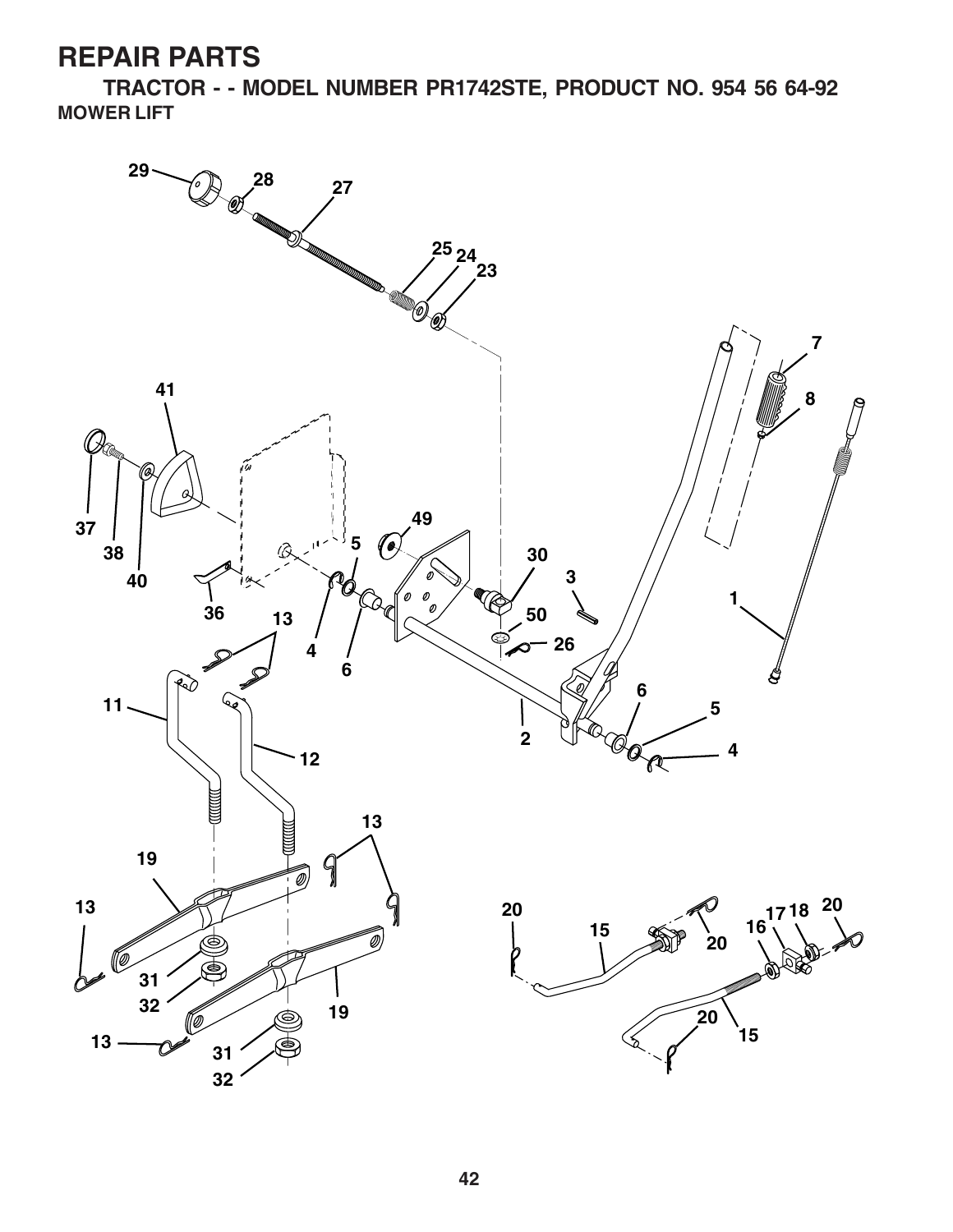**TRACTOR - - MODEL NUMBER PR1742STE, PRODUCT NO. 954 56 64-92 MOWER LIFT**

| <b>KEY</b><br>NO.       | <b>PART</b><br>NO. | <b>DESCRIPTION</b>                           |
|-------------------------|--------------------|----------------------------------------------|
| 1                       | 159460             | Wire Asm Inner/Sprg W/plunger LT             |
| $\overline{\mathbf{c}}$ | 159471             | Shaft Asm Lift RH w/Inf                      |
| 3                       | 105767X            | Pin Groove 1 500 Zinc                        |
| 4                       | 12000002           | E Ring #5133-62                              |
| 5                       | 19211621           | Washer 21/32 X 1 X 21 Ga                     |
| 6                       | 120183X            | Bearing Nylon Blk 629 Id                     |
| $\overline{7}$          | 125631X            | <b>Grip Handle</b>                           |
| 8                       | 170770             | <b>Button Plunger Yellow</b>                 |
| 11                      | 139865             | Link Lift LH Fixed Length                    |
| 12                      | 139866             | Link Lift RH Fixed Length                    |
| 13                      | 4939M              | <b>Retainer Spring</b>                       |
| 15                      | 173288             | <b>Link Front</b>                            |
| 16                      | 73350800           | Nut Jam Hex 1/2-13 Unc                       |
| 17                      | 173689             | Trunnion Blk Zinc                            |
| 18<br>19                | 73800800           | Nut Lock w/Wsh 1/2-13 Unc                    |
| 20                      | 139868             | Arm Suspension Rear                          |
| 23                      | 163552<br>110807X  | <b>Retainer Spring</b><br><b>Nut Special</b> |
| 24                      | 19131016           | Washer 13/32 X 5/8 X 16 Ga                   |
| 25                      | 2876H              | Spring 2-1/8"                                |
| 26                      | 169484             | <b>Retainer Clip</b>                         |
| 27                      | 126971X            | Rod Adj Lift Zinc 7.49 Wrk Lg                |
| 28                      | 73350600           | Nut Hex Jam 3/8-16 Unc                       |
| 29                      | 138057             | Knob Inf 3/8-16 Unc Blk W/sym                |
| 30                      | 150233             | <b>Trunnion Infin Height</b>                 |
| 31                      | 169865             | <b>Bearing Pvt Lift</b>                      |
| 32                      | 73540600           | Nut Crownlock 3/8 - 24                       |
| 36                      | 155097             | Pointer Height Indicator                     |
| 37                      | 123935X            | Plug Hole Blk 1.485/1.515 Dia.               |
| 38                      | 17060516           | Screw Thdrol 5/16-18 x 1                     |
| 40                      | 19112410           | Washer 11/32 x 1-1/2 10 Ga.                  |
| 41                      | 155098             | Indicator Height STLT                        |
| 49                      | 145212             | Nut Hex Flange Lock                          |
| 50                      | 110452X            | Nut PUsh Phos & Oil                          |

**NOTE:** All component dimensions given in U.S. inches 1 inch  $= 25.4$  mm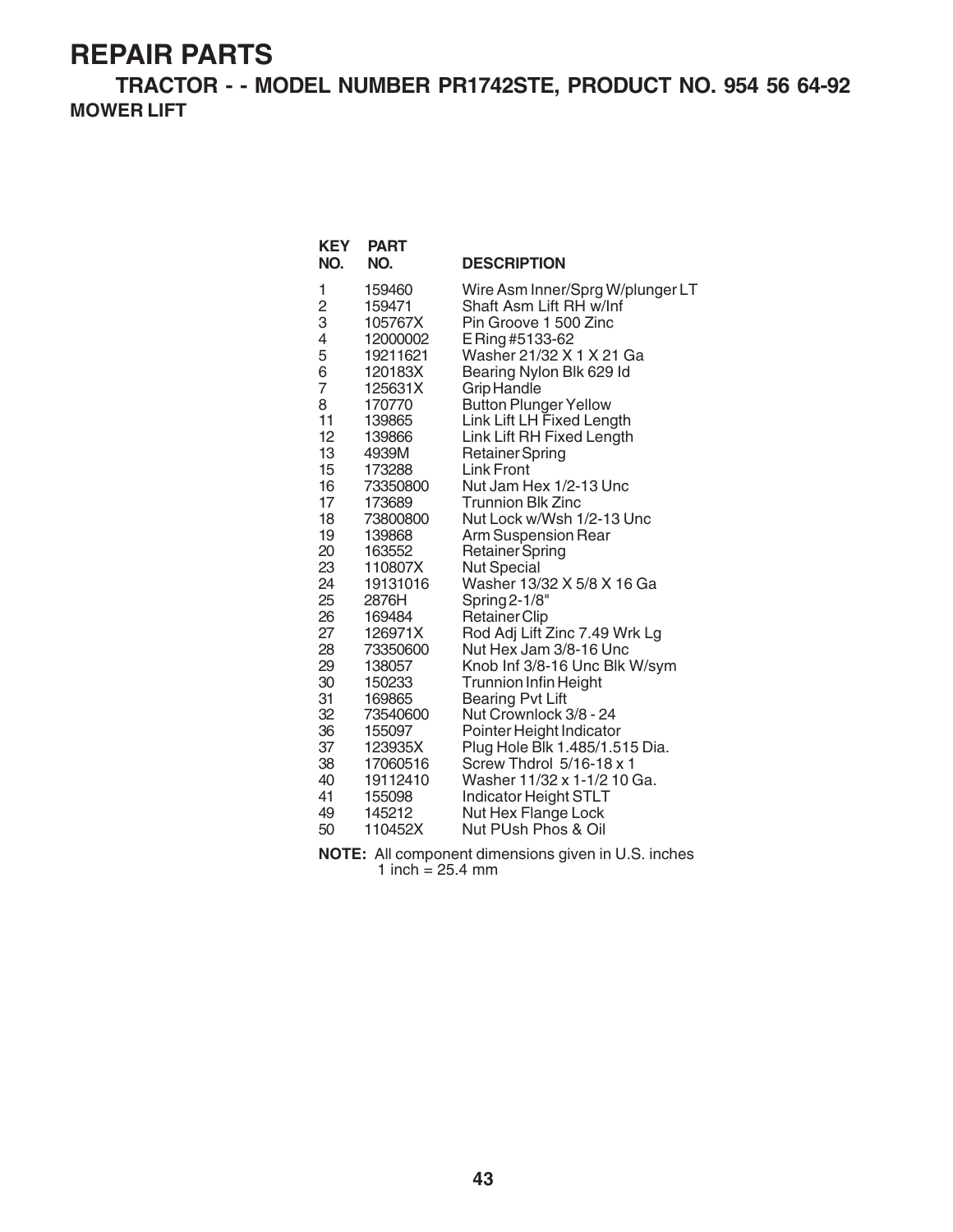**TRACTOR - - MODEL NUMBER PR1742STE, PRODUCT NO. 954 56 64-92 MOWER DECK**

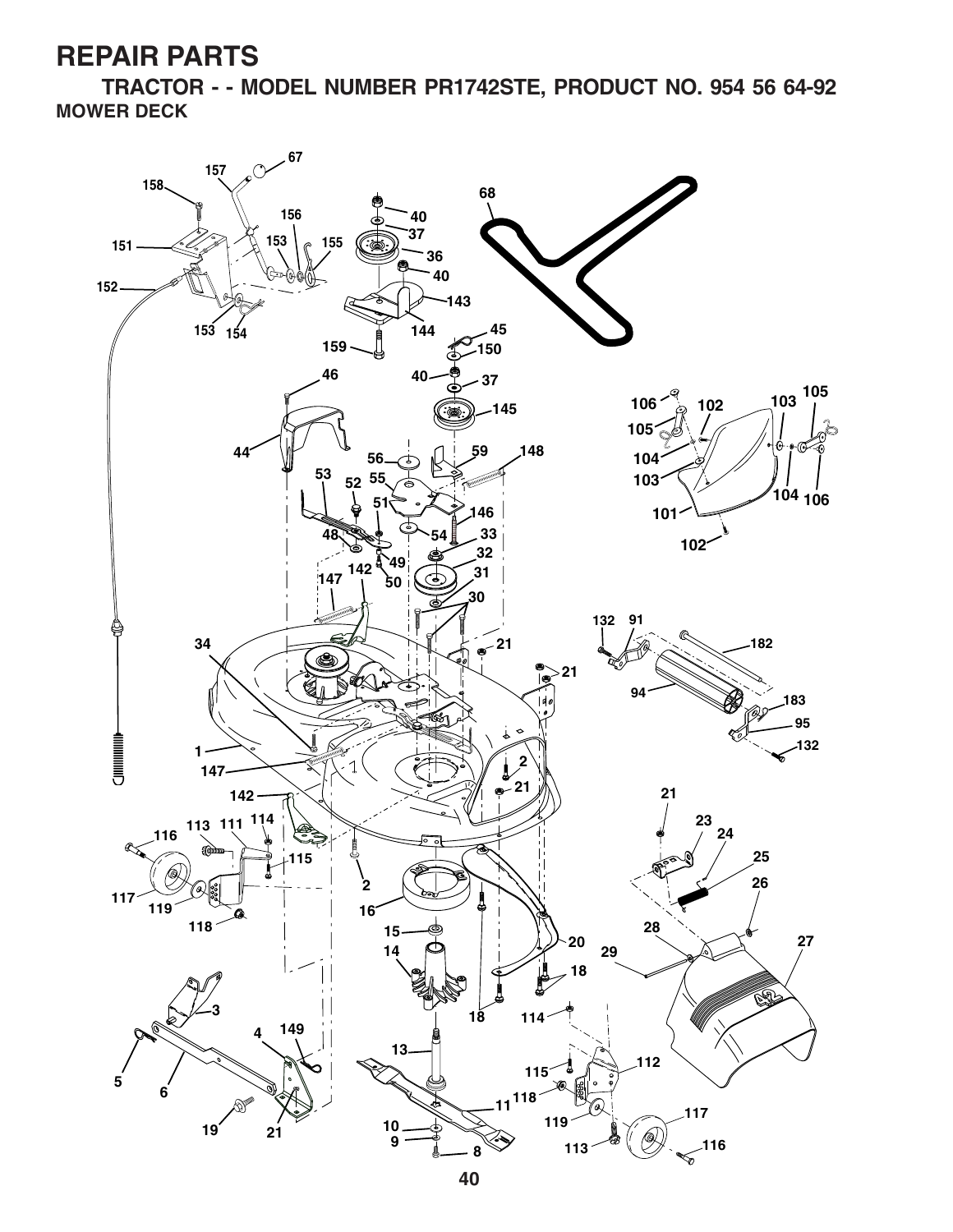#### **TRACTOR - - MODEL NUMBER PR1742STE, PRODUCT NO. 954 56 64-92 MOWER DECK**

| <b>KEY</b><br>NO. | <b>PART</b><br>NO. | <b>DESCRIPTION</b>               | <b>KEY</b><br>NO. | <b>PART</b><br>NO. | <b>DESCRIPTION</b>                                         |
|-------------------|--------------------|----------------------------------|-------------------|--------------------|------------------------------------------------------------|
| 1                 | 165892X421         | Mower Deck Assembly, 42"         | 91                | 180532             | Bracket Asm. Noseroller LH                                 |
| 2                 | 72140506           | <b>Bolt</b>                      | 94                | 132264             | Roller, Nose                                               |
| 3                 | 138017             | Bracket Asm Fr. Sway Bar 3/42    | 95                | 180533             | Bracket Asm. Noseroller RH                                 |
| 4                 | 165460             | Bracket Asm Deck 42" Sway Bar    | 101               | 136420             | <b>Mulcher Cover</b>                                       |
| 5                 | 4939M              | <b>Retainer Spring</b>           | 102               | 71081010           | <b>Screw</b>                                               |
| $\,6$             | 178024             | <b>Bar Sway Deck</b>             | 103               | 19061216           | Washer, Flat                                               |
| 8                 | 850857             | Bolt 3/8-24 x 25 Grade 8 patched | 104               | 10071000           | Washer, Lock                                               |
| $\boldsymbol{9}$  | 10030600           | Washer, Lock                     | 105               | 160793             | <b>Latch Assembly</b>                                      |
| 10                | 140296             | Washer, Hardened                 | 106               | 2029J              | Nut, Weld                                                  |
| 11                | 134149             | Blade, Mulching 42"              | 111               | 179292X421         | Bracket, Gauge, Wheel LH                                   |
|                   | 138498             | Blade Mower 42" Hi-Lift          | 112               | 179293X421         | Bracket, Gauge, Wheel RH                                   |
| 13                | 137645             | Shaft Assembly, Mandrel, Vented  | 113               | 17060510           | Screw 3/8-16 x .625                                        |
| 14                | 128774             | Housing, Mandrel, Vented         | 114               | 73510500           | Nut, Keps 5/16 - 18 UNC                                    |
| 15                | 110485X            | Bearing, Ball, Mandrel           | 115               | 72110505           | Bolt, Carriage 5/16-18 x 5/8                               |
| 16                | 174493             | Stripper, Mandrel Deck           | 116               | 4898H              | Bolt, Shoulder                                             |
| 18                | 72140505           | Bolt, Carriage 5/16-18 x 5/8     | 117               | 165746             | Wheel, Gauge                                               |
| 19                | 132827             | Bolt, Shoulder                   | 118               | 73930600           | Nut Centerlock 3/8-16                                      |
| 20                | 159770             | Baffle, Vortex                   | 119               | 19121414           | Washer 3/8 x 7/8 x 14 Ga.                                  |
| 21                | 73680500           | <b>Nut</b>                       | 132               | 17060612           | Screw 3/8-16 x .75                                         |
| 23                | 177563             | Bracket, Deflector Mower 42"     | 142               | 165890             | Arm Spring Brake Mower                                     |
| 24                | 105304X            | Cap, Sleeve 80 x 112 Blk Mower   | 143               | 157109             | Bracket Arm Idler 42"                                      |
| 25                | 123713X            | Spring, Torsion, Deflector 2 52  | 144               | 173441             | Keeper Belt 42" Clutch Cable                               |
| 26                | 110452X            | Nut, Push Phos & Oil             | 145               | 173437             | <b>Pulley Idler Flat</b>                                   |
| 27                | 130968X428         | Shield, Deflector 42" Blk        | 146               | 173443             | <b>Bolt Carriage Idler</b>                                 |
| 28                | 19111016           | Washer 11/32 x 5/8 x 16 Gauge    | 147               | 131335             | <b>Spring Extension</b>                                    |
| 29                | 131491             | Rod, Hinge 42" 6 75 W/G          | 148               | 169022             | Spring Return Idler                                        |
| 30                | 173984             | Screw Thdrol Washer Head         | 149               | 165898             | <b>Retainer Spring Yellow</b>                              |
| 31                | 129963             | Washer, Spacer Mower Vented      | 150               | 19091216           | Washer 9/32 x 3/4 x 16 Ga.                                 |
| 32                | 173436             | Pulley, Mandrel                  | 151               | 169670             | <b>Bracket Clutch Cable</b>                                |
| 33                | 178342             | Nut, Toplock 9/16 Flange         | 152               | 169676             | Clutch Cable 42"                                           |
| 34                | 72110614           | <b>Bolt</b>                      | 153               | 169674             | Washer Flat 3/8" Type B                                    |
| 36                | 173438             | Pulley, Idler, Flat              | 154               | 169675             | <b>Spring Retainer</b>                                     |
| 37                | 19131316           | Washer 13/32 x 13/16 x 16 Gauge  | 155               | 169671             | Spring Retention LVR CLTCH CAB                             |
| 40                | 73680600           | Nut                              | 156               | 169672             | <b>Spacer Clutch Cable</b>                                 |
| 44                | 140088             | Guard, Mandrel, LH               | 157               | 169669             | Rod Clutch Cable 3/8"                                      |
| 45                | 4497H              | Retainer                         | 158               | 17720408           | Screw Hex Thd Cut 1/4-20 x 1/2                             |
| 46                | 137729             | Screw, Thdrol 1/4-20 x 5/8 T     | 159               | 72140614           | Bolt Rdhd Sqn 3/8-16 UNC x 1-3/4                           |
| 48                | 133944             | Washer, Hardened                 | 182               | 179126             | Rod Roller Nose                                            |
| 49                | 174284             | Roller Assembly, Cam Follower    | 183               | 163552             | <b>Retainer Spring</b>                                     |
| 50                | 131340             | Bolt, Shoulder #10-24 Grade 5    |                   | 130794             | Mandrel Assembly (Includes                                 |
| 51                | 69180              | Locknut                          |                   |                    | Housing, Shaft and Shaft Hardware                          |
| 52                | 139888             | Bolt, Shoulder 5/16-18 UNC       |                   |                    | Only-Pulley Not Included)                                  |
| 53                | 131845             | Arm Assembly, Pad, Brake         | - -               | 172559             | Replacement Mower, Complete                                |
| 54                | 133943             | Washer, Hardened                 |                   |                    |                                                            |
| 55                | 155046             | Arm, Idler                       |                   |                    |                                                            |
| 56                | 122052X            | Spacer, Retainer                 |                   |                    |                                                            |
| 59                | 173442             | <b>Guard TUV Idler</b>           |                   |                    | <b>NOTE:</b> All component dimensions given in U.S. inches |
| 67                | 106932X            | Knob                             |                   | 1 inch = $25.4$ mm |                                                            |
| 68                | 144959             | V-Belt, 42" Mower                |                   |                    |                                                            |